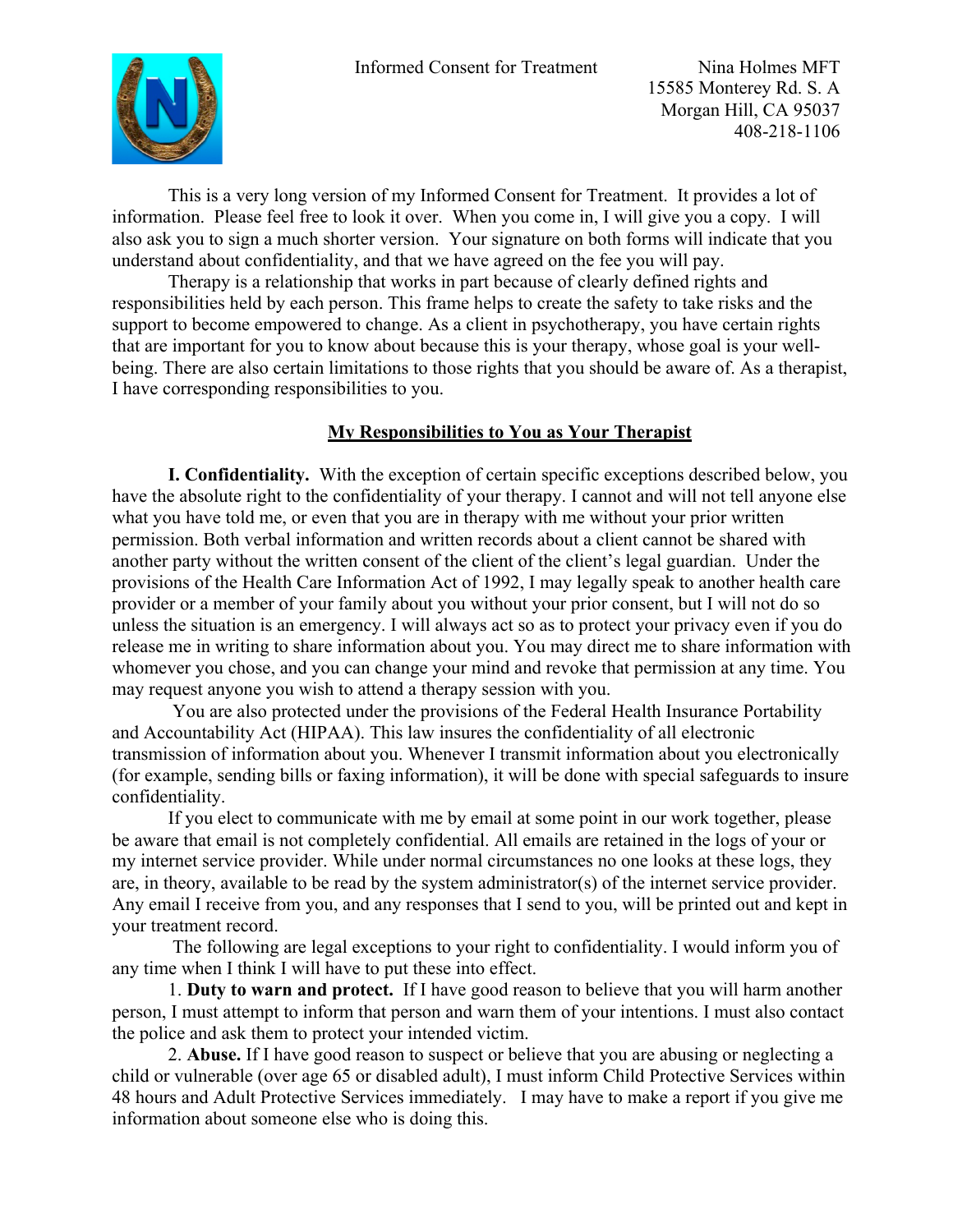

3. **Suicidality.** If I believe that you are in imminent danger of harming yourself, I may legally break confidentiality and call the police or the county crisis team. I am not obligated to do this, and would explore all other options with you before I took this step. If at that point you were unwilling to take steps to guarantee your safety, I would call the crisis team.

4. **Prenatal exposure to controlled substances/children under age 16 exposed to substances.** California law stipulates that "any indication of maternal substance abuse shall lead to an assessment of the needs of the mother and child pursuant to law."

5. If you tell me of the behavior of another named health or mental health care provider that informs me that this person has either engaged in sexual contact with you then the law requires me to provide you with written information that will help you determine what steps to take to address what happened.

The next is not a legal exception to your confidentiality. However, it is a policy you should be aware of if you are in couple's therapy with me. If you and your partner decide to have some individual sessions as part of the couple's therapy, what you say in those individual sessions will be considered to be a part of the couples therapy, and can and probably will be discussed in our joint sessions. Do not tell me anything you wish kept secret from your partner. I will remind you of this policy before beginning such individual sessions. In couple's therapy, should more substantial individual work need to take place, I would refer to another qualified therapist for individual work, in order to avoid compromising the process of the couple's therapy.

**II. Record-keeping.** I keep brief records, noting only that you have been here, what interventions happened in session, and the topics we discussed. If you prefer that I keep no records, you must give me a written request to this effect for your file and I will only note that you attended therapy in the record. Under the provisions of the Health Care Information Act of 1992, you have the right to a copy of your file at any time.. You have the right to request that I correct any errors in your file. You have the right to request that I make a copy of your file available to any other health care provider at your written request. I maintain your records in a secure location that cannot be accessed by anyone else.

**III. Diagnosis.** If a third party such as an insurance company is paying for part of your bill, I am normally required to give a diagnosis to that third party in order to be paid. Diagnoses are technical terms that describe the nature of your problems and something about whether they are short-term or long-term problems. If I do use a diagnosis, I will discuss it with you. All of the diagnoses come from a book titled the DSM-IV; I have a copy in my office and will be glad to let you borrow it and learn more about what it says about your diagnosis.

**IV. Other Rights.** You have the right to ask questions about anything that happens in therapy. I'm willing to discuss how and why I've decided to do what I'm doing, and to look at alternatives that might work better. You can feel free to ask me to try something that you think will be helpful. You can ask me about my training for working with your concerns, and can request that I refer you to someone else if you decide I'm not the right therapist for you. You are free to leave therapy at any time.

**V. Managed Mental Health Care.** I accept reimbursements for treatment from the following insurance companies:

- · Blue Cross
- . Blue Shield
- ! United Behavioral Health
- ! Managed Health Network

If your therapy is being paid for in full or in part by a health insurance firm, there are usually further limitations to your rights as a client imposed by the contract of the managed care firm. These may include their decision to limit the number of sessions available to you, to decide the time period within which you must complete your therapy with me, or to require you to use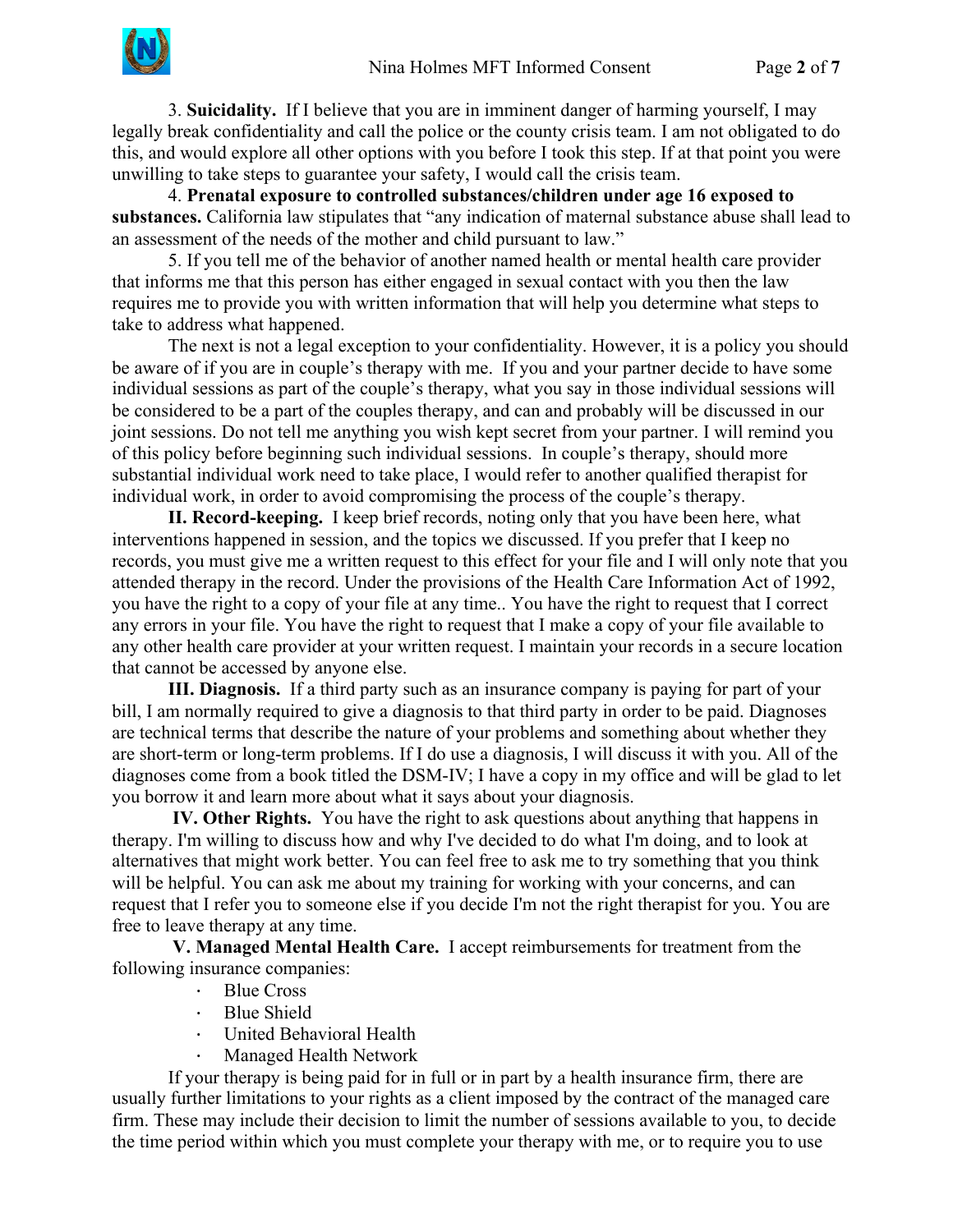

medication if their reviewing professional deems it appropriate. They may also decide that you must see another therapist in their network rather than me, if I am not on their list. Such firms also usually require some sort of detailed reports of your progress in therapy, and on occasion, copies of your case file, on a regular basis. I do not have control over any aspect of their rules. However, I will do all that I can to maximize the benefits you receive by filing necessary forms and gaining required authorizations for treatment, and assist you in advocating with the MC company as needed.

**VI. Fees.** California state law requires therapists to enter into agreement with clients what fees will be charged for each session, when and how the fee will be paid. I will provide therapy at a reduced rate for the initial phase of my private practice, starting at \$90 per hour. I also offer a few slots with a reasonable sliding scale for appointments, based on the ability to pay. I also accept insurance from the following companies: Blue Shield, Blue Cross, United Behavioral Health and Managed Health Network.

The fees above include the following.

- Time in session
- Time spent on customary paperwork and treatment planning
- Time spent in consultation, training and research
- Short telephone calls or emails with the client for scheduling purposes or support Returned checks will have a service charge of \$30 per check and those that are run through the bank a second time will be charged an additional \$20 each time. Balances that are over 30 days old will have a 5% service charge per month added and will be turned over to collection at the end of the 30 day period, with an additional \$30 collection fee.
- **VII. Payment Methods.** Payment can be made in the form of cash, personal check, money order or credit card.

**VIII. My Training and Approach to Therapy.** Graduating from Stanford University with a Bachelor's Degree in Political Sociology, I earned a Master's Degree in Counseling Psychology in 2005 at John F. Kennedy University in Campbell, California. I am a licensed Marriage Family Therapist (#48039) in California. My areas of special training and expertise include Imago therapy (I am in the process of becoming a Certified Imago therapist), NonViolent Communication, Motivational Interviewing, family systems work, Domestic Violence, Sexual Assault, Equine Facilitated Psychotherapy, and specifically working with survivors of trauma, abuse, and victimization, and people in recovery from alcohol and drugs. From 2003 until 2011 I worked for the local nonprofit agency, Community Solutions, in their Solutions to Violence, Restorative Justice, and Traditional Families and Children Programs. I am fluent in Spanish and enjoy providing services across cultures.

My approach to therapy is greatly influenced by the work I did with Emphasis on Communication of Monterey, CA, the family systems approach and Imago theory. I will gladly provide you with additional information if you will like to learn more. I use a variety of techniques in therapy, trying to find what will work best for you. These techniques are likely to include dialogue, cognitive reframing, awareness exercises, self-monitoring experiments, visualization, journal-keeping, drawing, and reading books. If I propose a specific technique that may have special risks attached, I will inform you of that, and discuss with you the risks and benefits of what I am suggesting. I may suggest that you consult with a physical health care provider regarding somatic treatments that could help your problems; I refer both to traditional and non-traditional (homeopathic and Oriental medicine) practitioners, and will be glad to discuss with you the pros and cons of various alternatives. I may suggest that you get involved in a therapy or support group as part of your work with me. If another health care person is working with you, I will need a release of information from you so that I can communicate freely with that person about your care. You have the right to refuse anything that I suggest. I do not have social or sexual relationships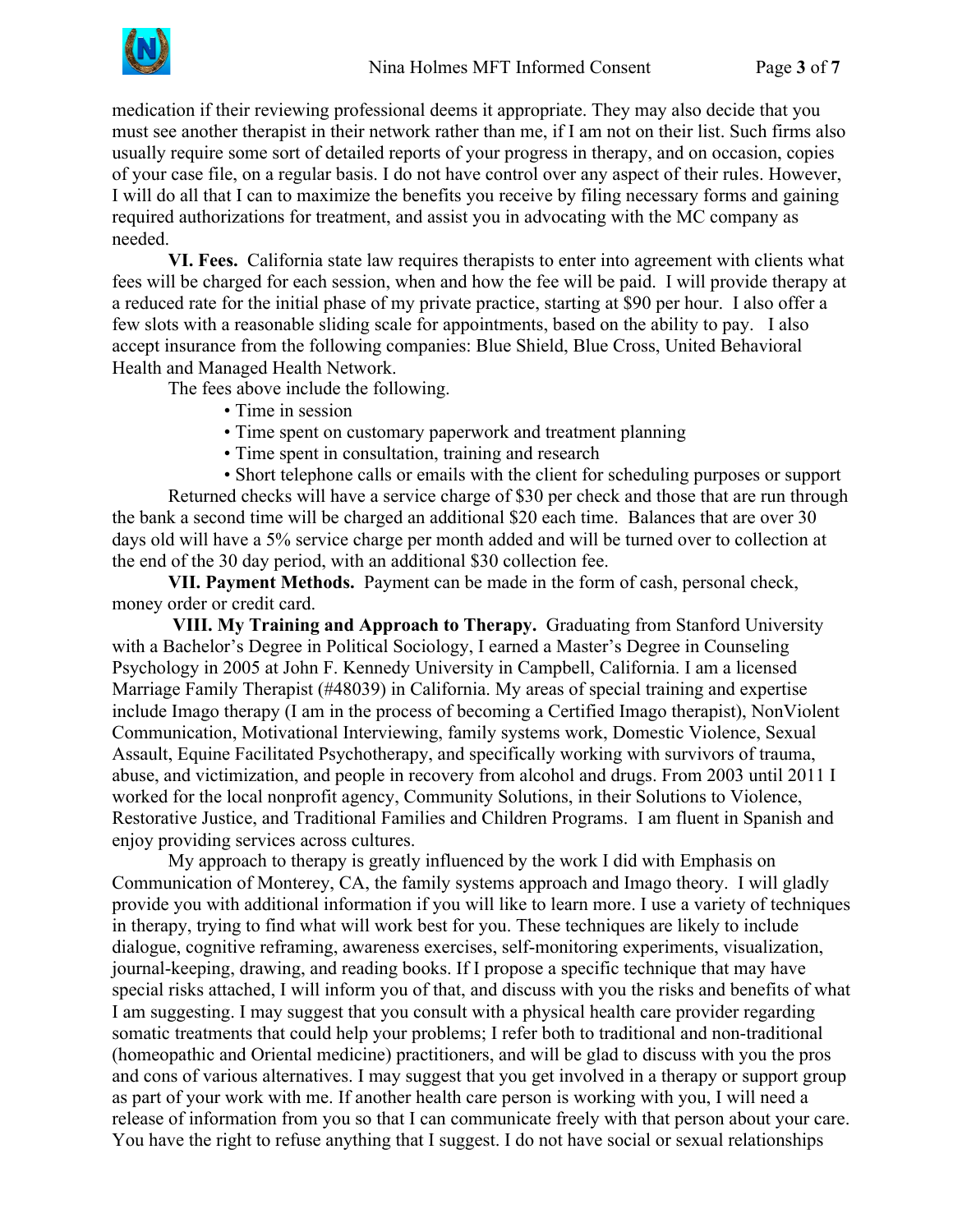

with clients or former clients because that would not only be unethical and illegal, it would be an abuse of the power I have as a therapist.

The therapeutic relationship, within which healing and growth happen, requires a "good fit" and it may take more than one session to realize how well this relationship works. The first two to three sessions are best termed an assessment period. During this initial assessment period my clients and I decide on the main issues and problems to be addressed in therapy, we evaluate the "fit," and if we determine that there is a "good fit" we establish a treatment plan and set goals. The remaining sessions are known as "therapy." If for whatever reason a decision is made to discontinue working together, I will provide you with a minimum of three referrals to therapist that hopefully will be able to give you the help that you wish.

Therapy also has potential emotional risks. Approaching feelings or thoughts that you have tried not to think about for a long time may be painful. Making changes in your beliefs or behaviors can be scary, and sometimes disruptive to the relationships you already have. You may find your relationship with me to be a source of strong feelings, some of them painful at times. It is important that you consider carefully whether these risks are worth the benefits to you of changing. Most people who take these risks find that therapy is helpful.

I am away from the office several times in the year for vacations or to attend professional meetings. If I am not taking and responding to phone messages during those times I will have someone cover my practice. I will tell you well in advance of any anticipated lengthy absences, and give you the name and phone number of the therapist who will be covering my practice during my absence. I am available for brief between-session phone calls during normal business hours. If you believe that you cannot keep yourself safe, please call 911, or go to the nearest hospital emergency room for assistance.

#### **IX. Termination of therapy.**

You and I will normally determine together when therapy ends, with four exceptions. You may simply decide to end therapy and stop coming. If we have contracted for a specific shortterm piece of work, we will finish therapy at the end of that contract. If I am not in my judgment able to help you, because of the kind of problem you have or because my training and skills are in my judgment not appropriate, I will inform you of this fact and refer you to another therapist who may meet your needs. If you do violence to, threaten, verbally or physically, or harass myself, the office, or my family, I reserve the right to terminate you unilaterally and immediately from treatment. If I terminate you from therapy, I will offer you referrals to other sources of care, but cannot guarantee that they will accept you for therapy.

I have the right to terminate therapy with you under the following conditions:

- When I believe that therapy is no longer beneficial to you. I will discuss this with you and listen carefully to what you think and feel.
- ! When I believe that continuing to treat you would put myself or family in personal jeopardy of physical or emotional harm.
- ! When I believe that you will be better served by another professional, whom I will recommend. If I determine during the first 2 to 3 sessions that I cannot help you, I will assist you in finding someone more qualified. If I have written consent from you, I will provide that professional with the 4 essential information she or he requires.
- ! When you have not paid for the last two sessions, unless special arrangements have been made.
- ! When you have failed to show for your last two therapy sessions without a 24-hour notice of cancellation.

If any of these situations apply, I will send a letter to your address of record that you supplied when first seen to inform you of my decision, and I will give you the names of several therapists for your future counseling needs.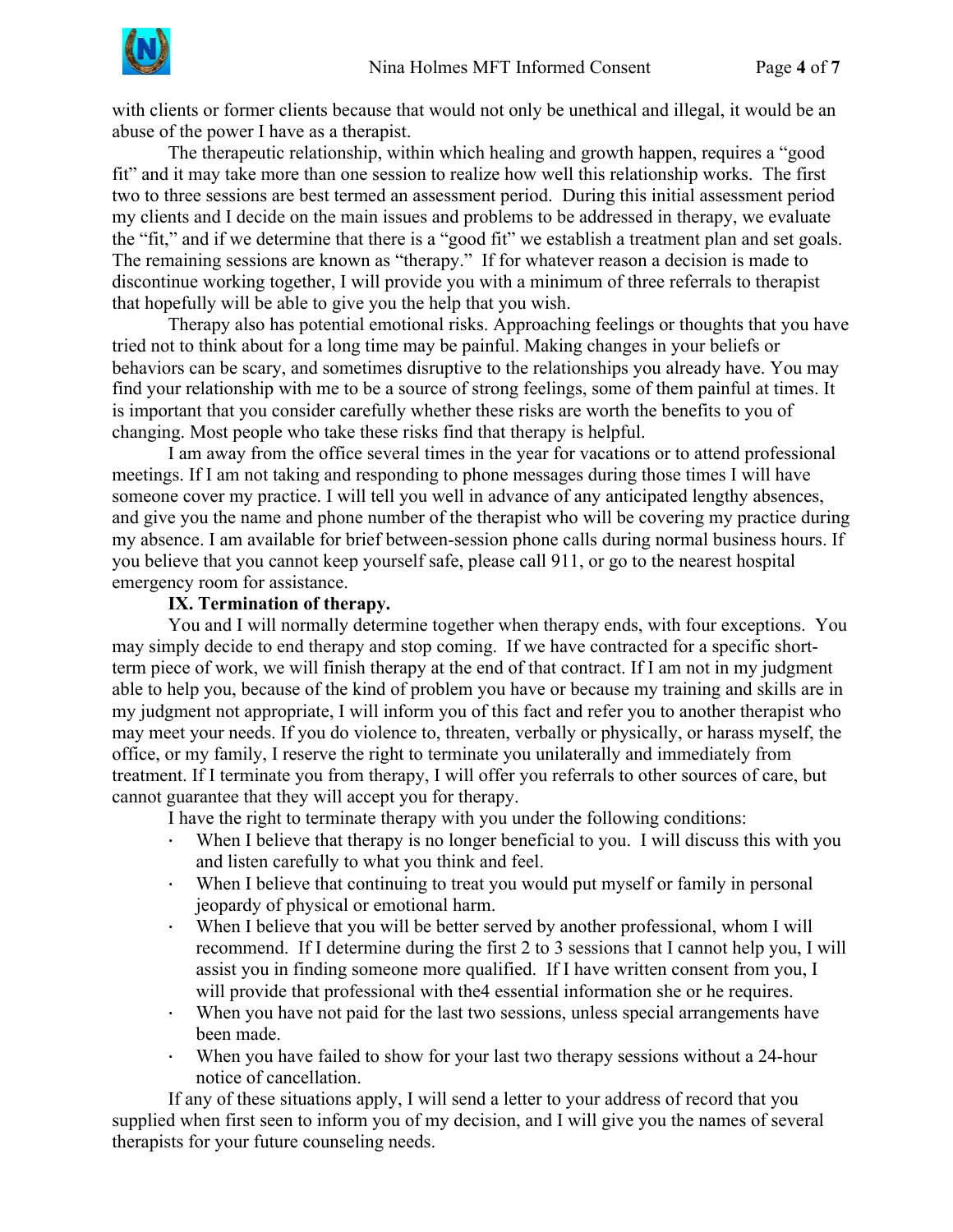

# **Your Responsibilities as a Therapy Client**

**I. Sessions.** You are responsible for coming to your session on time and at the time we have scheduled. Sessions last for 60 to 90 minutes. If you are late, I will be flexible and if another client will be coming in we will end on time and not run over into the next person's session. I have a flexible cancellation policy for now. As my practice grows I will consider applying a fee for sessions missed without 24 hours' notice, except for emergencies. I cannot bill missed sessions to your insurance. I would not want or expect you to travel in dangerous conditions (for instance, driving on icy roads without proper tires), or if you or someone whose caregiver you are has fallen ill suddenly.

**II. Ending Treatment.** You have the right to terminate therapy with me at any time without any financial (other than those you have already incurred), legal or moral obligation.

**III. Fees.** You are responsible for paying for your session weekly unless we have made other firm arrangements in advance. My standard fee for a session is 90.00 for a 60 minute session which I may allow to run over by 15 or less minutes, time permitting, at no additional charge. If we decide to meet for a longer session, I will bill you prorated on the hourly fee. Emergency phone calls of less than ten minutes are normally free. However, if we spend more than 10 minutes in a week on the phone, if you leave more than ten minutes worth of phone messages in a week, or if I spend more than 10 minutes reading and responding to emails from you during a given week I will bill you on a prorated basis for that time.

**IV. Insurance.** If you have insurance, you are responsible for providing me with the information I need to send in your bill. You must pay me your deductible at the beginning of each calendar year if it applies and any co-payment at each session. You must arrange for any preauthorizations necessary. I will bill directly to your insurance company via electronic means for you once a month. You must provide me with your complete insurance identification information, and the complete address of the insurance company. If a check is mailed to you to cover your balance due, you are responsible for paying me that amount at the time of our next appointment. If the insurance over-pays me, I will credit it to your account or refund it to you if you would prefer that.

**V. Payment.** Sessions must be paid for at the time of service. I am unable to accept barter for therapy. I accept credit cards or Paypal. Any overdue bills will be charged 1.5% per month interest. If you eventually refuse to pay your debt, I reserve the right to give your name and the amount due to a collection agency.

**VI. Complaints.** If you're unhappy or happy with what's happening in therapy, I invite you to talk about it with me so that I can respond to your concerns and know what is working for you. Periodically I give my clients "feedback" sheets so they can evaluate their sessions and give me feedback. I take criticism seriously, and with care and respect. If you believe that I've been unwilling to listen and respond, or that I have behaved unethically, you can complain about my behavior to the California Board of Behavioral Sciences. You are also free to discuss your complaints about me with anyone you wish, and do not have any responsibility to maintain confidentiality about what I do that you don't like, since you are the person who has the right to decide what you want kept confidential.

**VI. Telephone and Emergency Procedures:** You may leave a message at any time on my voice mail, 408-218-1106. I check my VM every 24 hours and your call will be returned as soon as possible. I make special arrangements as needed for immediate contact during periods of crisis. I will arrange for telephone coverage by a qualified therapist as needed if I am out of town. Many times while out of town I have been able to respond to VMs left by clients and address their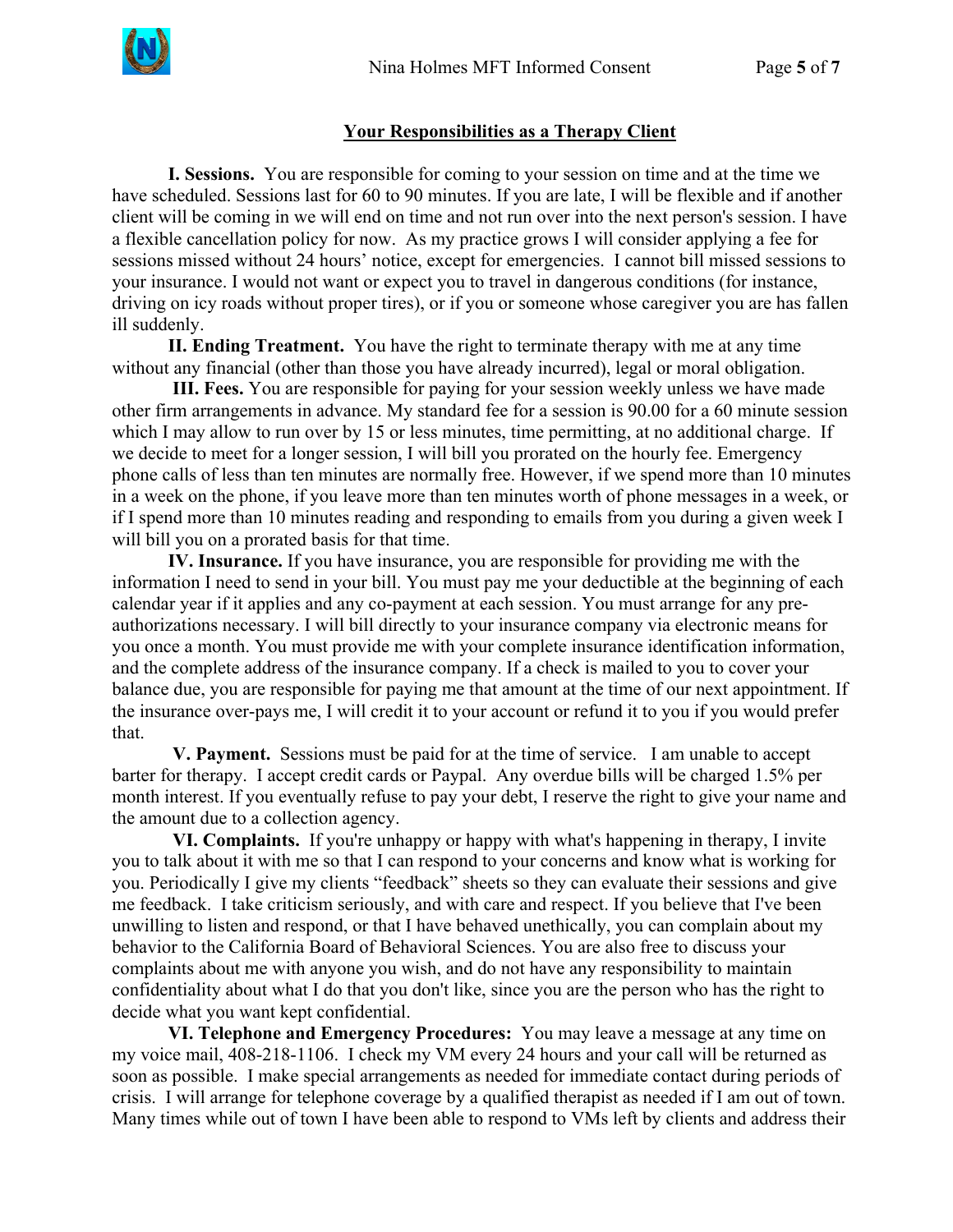

needs. In the event of a sudden emergency, call 911 for immediate assistance. Then, when you are able, please contact me and leave me a message.

**VII. Personal Agreements.** I understand that I may be asked to do certain "homework exercises" such as reading, changing behaviors, and otherwise acting in my own best interest. I understand that I am entirely responsible for my own actions and I will always make my own final decisions regarding counseling. I further understand that much of the work done will be to resolve issues and will depend on my honesty, and willingness to do the things I need to do to move

forward even if it is at times painful and difficult. I understand that whatever I say in a session is strictly confidential and will not be released to anyone without my written consent unless I am violating codes of abuse, or harm to myself or others.

Initials here indicate you have read and agree with this paragraph.

**VII. Cancellation.** Since an appointment reserves the time specifically for you, a minimum of 24 hours' notice is requested for rescheduling or cancellation of an appointment.

### **Mediation and Arbitration**

Initials here indicate you have read and agree with this paragraph.

 $\mathcal{L}_\text{max}$  , where  $\mathcal{L}_\text{max}$ 

All disputes arising out of or in relation to this

agreement to provide psychotherapy services shall first be referred to mediation, before, and as a precondition of, the initiation of arbitration. The mediator shall be a neutral third party chosen by agreement of myself, Nina Holmes MFT and you, the client(s). The cost of such mediation, if any, shall be split equally, unless otherwise agreed. In the event that mediation is unsuccessful, any unresolved controversy related to this agreement should be submitted to and settled by binding arbitration in the correct County, and in accordance with the rules of the American Arbitration Association which are in effect at the time the demand for arbitration is filed. Notwithstanding, the foregoing, in the event that your account is overdue (unpaid) and there is no agreement on a payment plan, Nina Holmes MFT can use legal means (court, collection agency, etc.) to obtain payment. The prevailing party in arbitration or collection proceedings shall be entitled to recover a reasonable sum for attorney's fees. In the case of arbitration, the arbitrator will determine that sum.